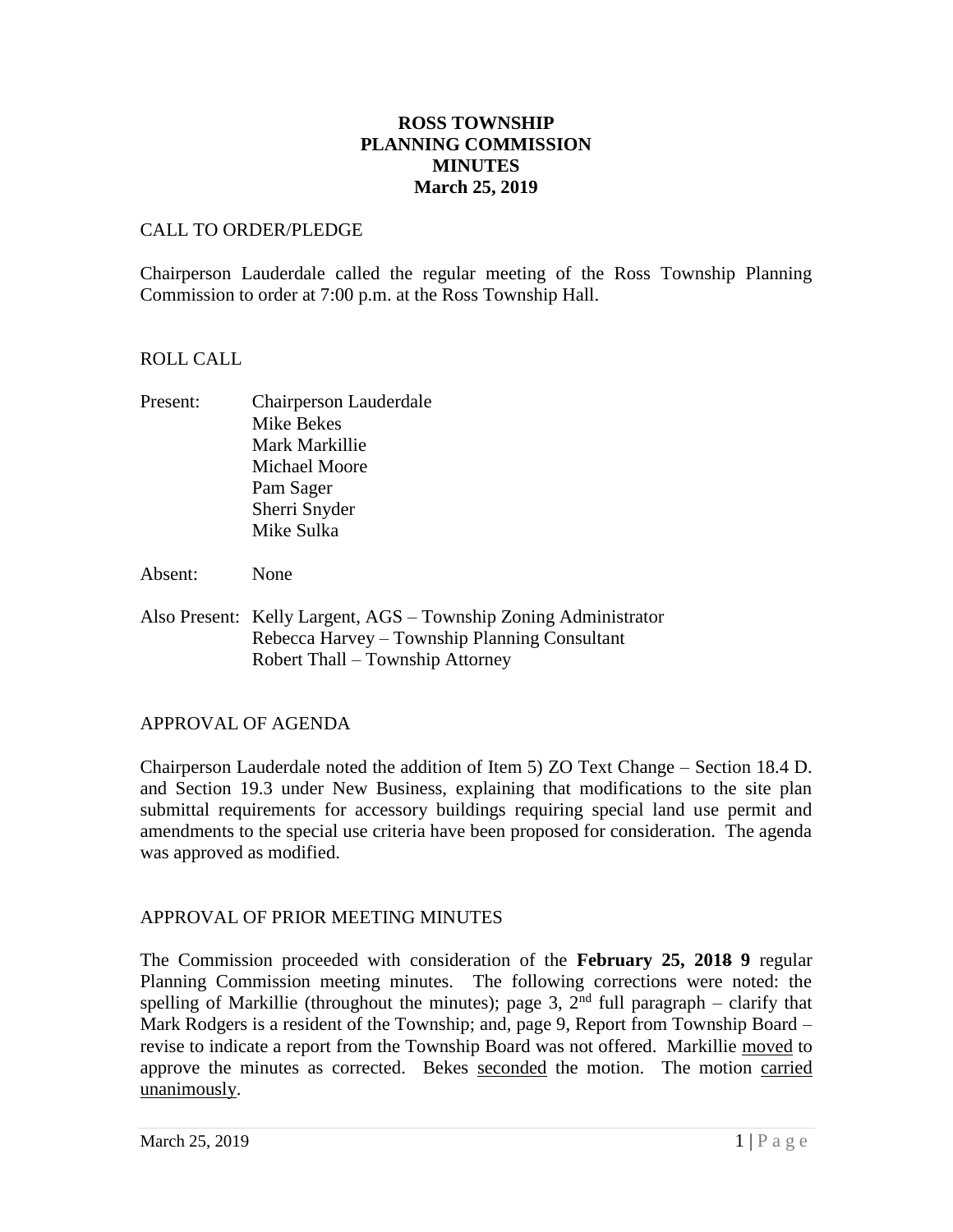## NEW BUSINESS

1. Public Hearing – SLU/SPR for Residential Accessory Building (Ambro)

The next matter to come before the Planning Commission was consideration of the request by Andrew Ambro for special land use permit/site plan review for the proposed construction of a 540 sq ft residential accessory building that fails to meet the location and rear yard lot coverage requirements. The subject property is located at 1251 West Gull Lake Drive and is within the R-1 District.

Chairperson Lauderdale opened the public hearing.

Largent provided an overview of the request, noting the following:

- The applicant is proposing the removal of a 12 ft x 24 ft (288 sq ft) car port and the construction of an 18 ft x 30 ft (540 sq ft) garage in the same location.
- The garage is proposed to be located in the street-side yard, as required, and will meet building height and side/rear yard setback requirements.
- The subject site is a corner lot . . requiring a 40 ft front yard setback from both street frontages; 18 ft and 20 ft setbacks are proposed.
- The proposed accessory building will fail to meet locational requirements.
- The proposed 540 sq ft accessory building will result in lot coverage that is 27.6% of the rear yard.
- The proposed accessory building will exceed the 10% rear yard lot coverage standard.
- Pursuant to Section 18.4 D., the proposed accessory building is subject to the special land use permit process.

Andrew Ambro was present on behalf of the application. He explained that the existing car port is in poor condition and needs to be replaced. He advised that the proposed garage is slightly larger than the car port but is proposed to be located similarly and to continue to be served by the same driveway and parking arrangement. Ambro noted that the garage has been designed to match the house.

In response to questions, Ambro confirmed that the street-side yard is relatively flat and will require minimal disturbance. Conversely, the slope of the rear yard would require extensive grading to accommodate the building. He further confirmed that the street-side yard is too narrow to meet the 40 ft front yard setback on both sides abutting the street.

No further public comment was offered on the matter and the public comment portion of the public hearing was closed.

The Commission proceeded with a review of the application pursuant to Section 18.4 D. – residential accessory buildings/structures. It was noted that the proposed building will meet applicable side/rear setbacks, height and locational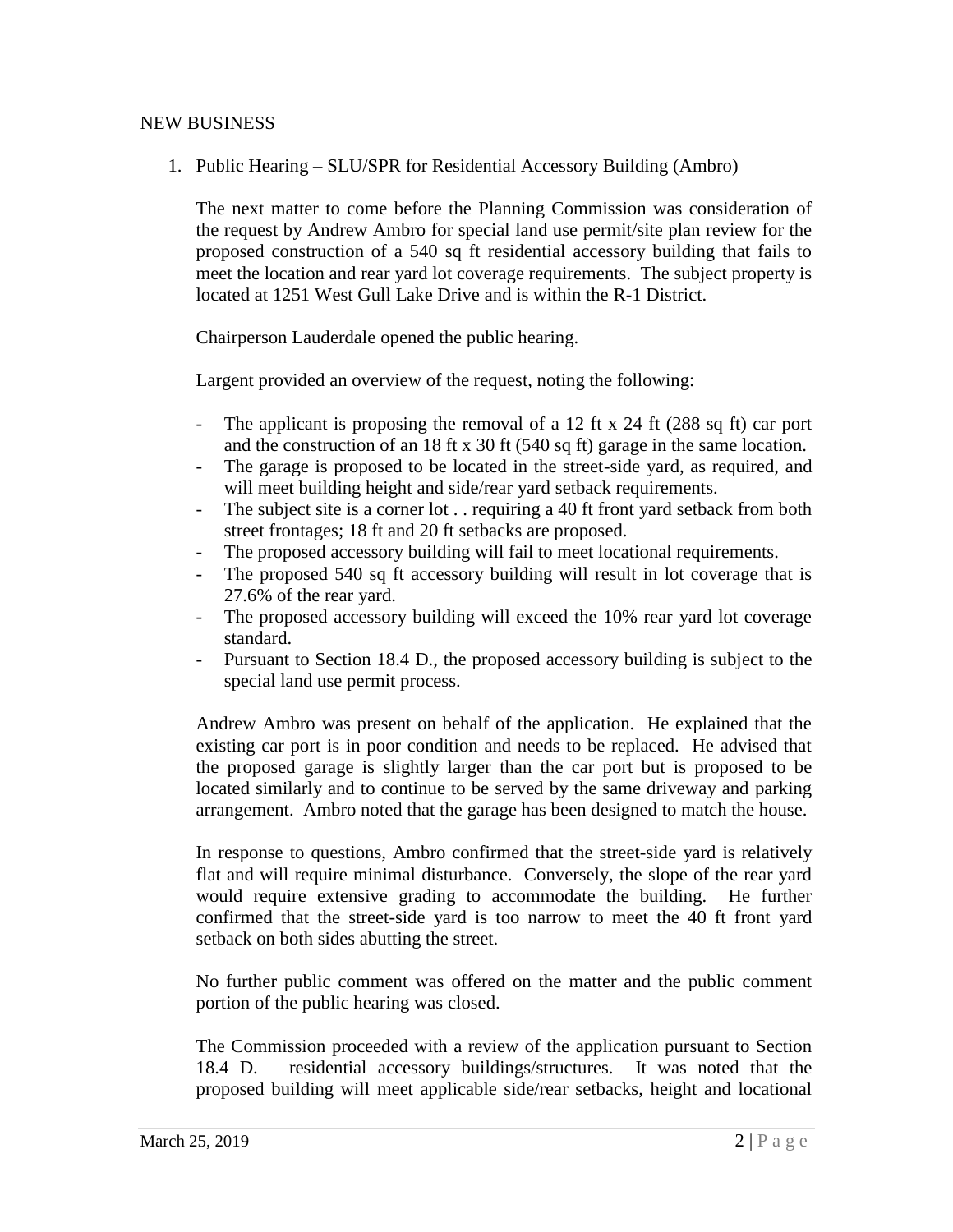requirements but fails to meet the 40 ft front yard setback and will exceed the rear yard lot coverage standard. The following was also noted:

- the proposed accessory building addition is allowable as a special land use;
- the proposed accessory building addition is located in excess of 5 ft from all lot lines;
- the proposed accessory building addition is proposed for accessory residential use;
- a variance is not requested/required for the proposed accessory building addition; and,
- adequate application material has been presented to allow for site plan review pursuant to Article 21.

In consideration of the Special Land Use Criteria set forth in Section 19.3, the Commission concluded the following: the proposed accessory building is proposed to replace an existing accessory structure and will be similarly located; the proposed use will continue to be residential; no modification to the existing driveway location or parking arrangement is proposed; construction will not involve tree removal and will require minimal site disturbance thereby having limited impact on the natural environment or existing storm water drainage patterns; the proposed accessory building will replace a deteriorating structure and be more in character with the existing house and the general neighborhood; the proposed addition will not adversely affect public services or facilities serving the area; the proposed addition will not be detrimental to adjacent properties or the public health, safety or general welfare of the general neighborhood given the proposed use, size and location of the accessory building; and, the proposal meets the standards of Section 18.4D.

It was noted that the site plan presented was acceptable (per Section 21.4) and that the proposal meets the Site Plan Review Criteria set forth in Section 21.6 B.

It was reiterated that the above findings were based on the application documents presented and the representations made by the applicant at the meeting.

Chairperson Lauderdale then moved to grant Special Land Use Permit/Site Plan Approval for the proposed accessory building on the subject site based upon the review findings of Section 18.4 D. – residential accessory buildings/structures, Section 19.3 – Special Land Use Criteria, and Section 21.6 – Site Plan Review Criteria, noting that the site plan presented is acceptable, with the information required by Section 21.4 B., N. and O. waived per Section 21.4 T. Bekes seconded the motion. The motion carried unanimously.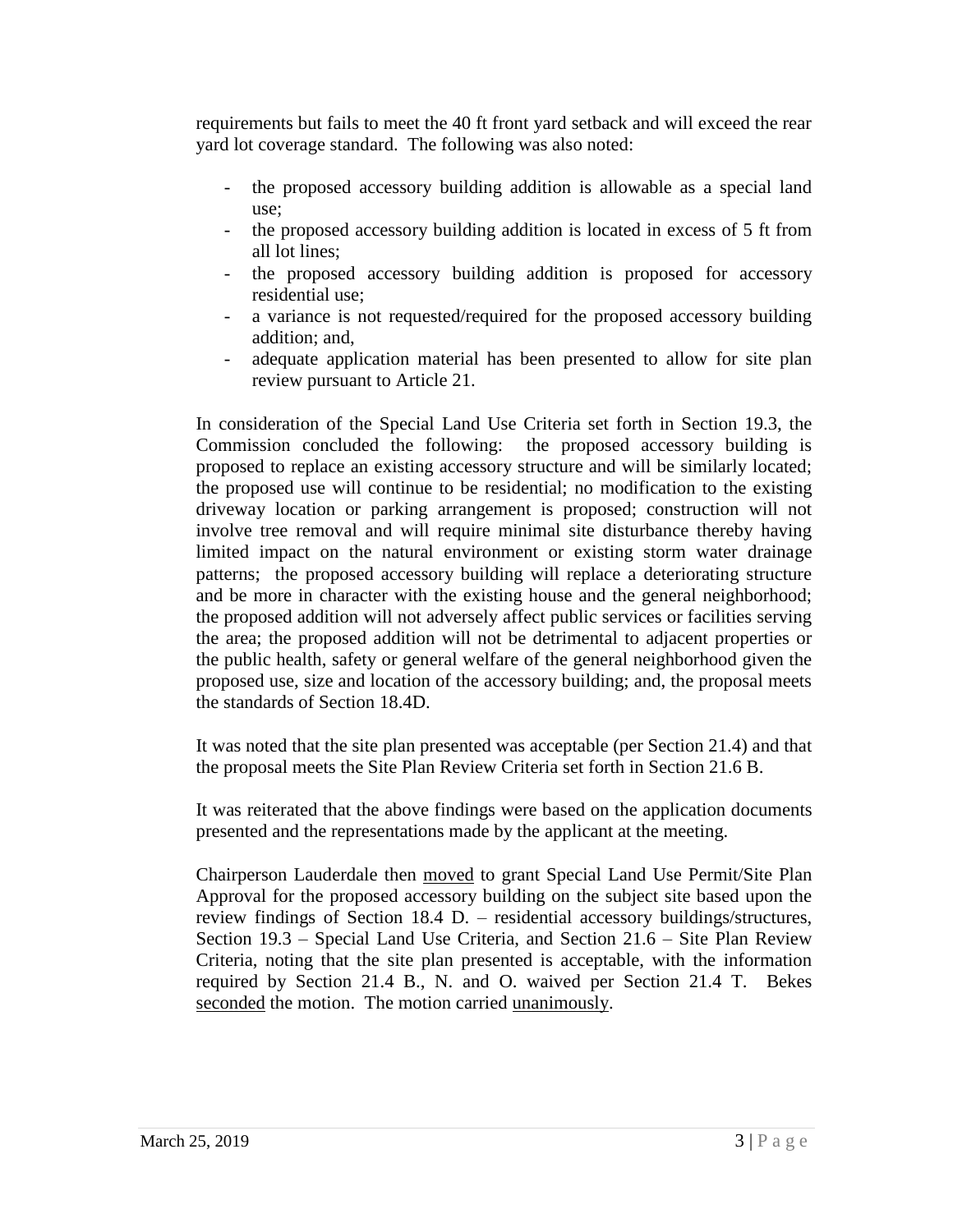2. 2019-2020 Planning Commission Meeting Schedule

Sulka moved to adopt by resolution the proposed 2019-2020 Planning Commission Meeting Schedule. Sager seconded the motion. The motion carried unanimously.

## 3. Election of Officers

Bekes moved the nomination and election of Lauderdale as Planning Commission Chairperson for the 2019-2020 fiscal year. Sulka seconded the motion. The motion carried unanimously.

Moore moved the nomination and election of Bekes as Vice Chair for the 2019- 2020 fiscal year. Markillie seconded the motion. The motion carried unanimously.

Bekes moved the nomination and election of Moore as Secretary for the 2019- 2020 fiscal year. Sulka seconded the motion. The motion carried unanimously.

It was noted that it should be confirmed that the Planning Commission Bylaws authorize the use of a recording secretary.

4. 2018-2019 Planning Commission Annual Report

Chairperson Lauderdale provided an overview of the draft report. It was agreed that the draft report is acceptable as presented and shall be forwarded to the Township Board.

5. ZO Text Change – Section 18.4 D.

Harvey presented draft text that would modify the submittal requirements for an accessory building requiring special land use permit. She stated that Section 18.4 D. 4. currently requires a special land use accessory building proposal to meet the site plan submittal requirements of Article 21. Harvey noted that these site plan content requirements are very detailed and largely intended to apply to principal development proposals. As such, it requires both the Zoning Administrator and Planning Commission to review and waive each requirement that doesn't apply to an accessory building proposal seeking a special land use permit.

Harvey referenced the draft text and noted that the proposed amendment to Section 18.4 D.4. removes the reference to the site plan submittal requirements of Article 21 and instead provides a list of required information specific to an accessory building proposal. She commented that the proposed amendment will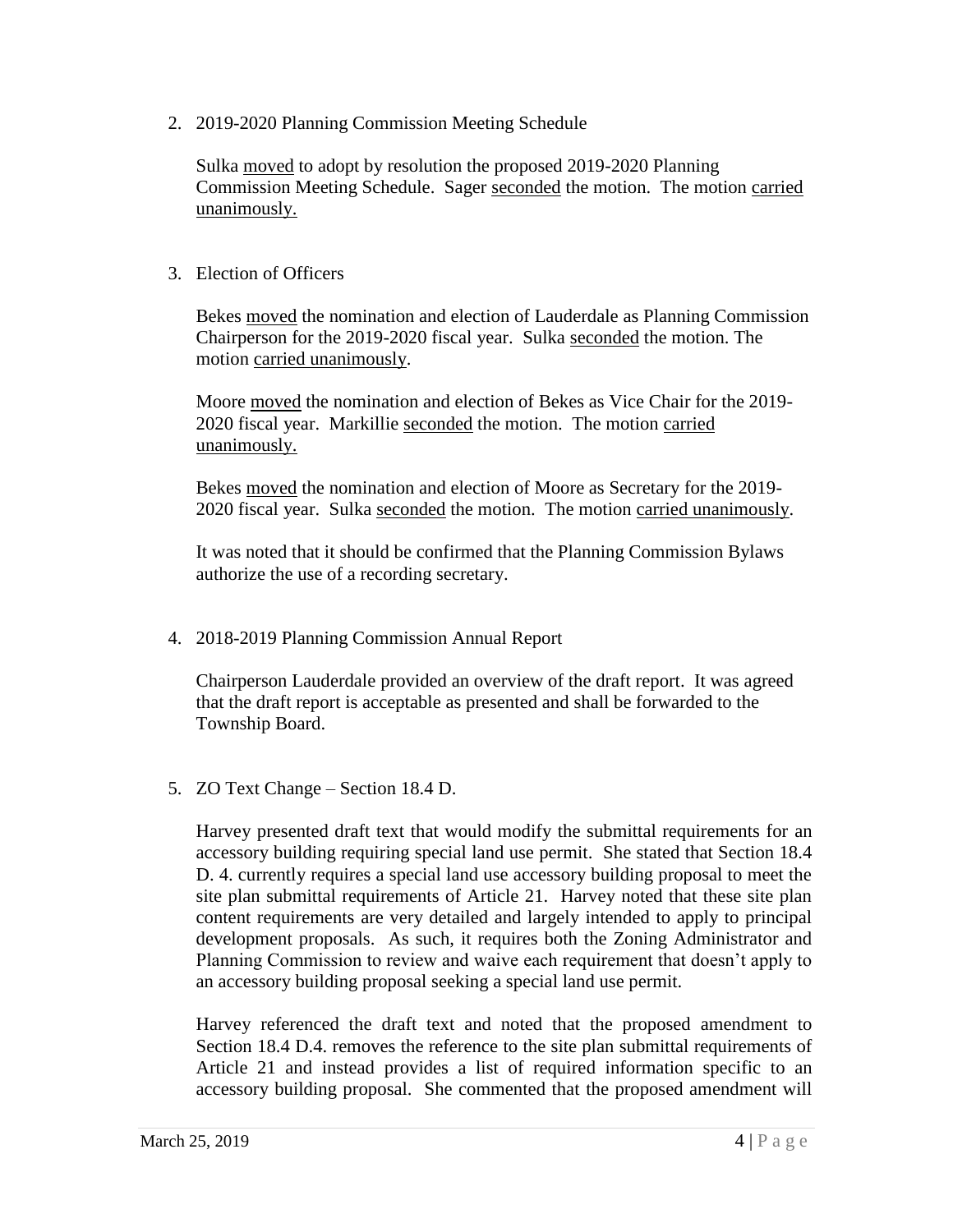provide better direction to applicants in the preparation of the site plan; reduce the time/effort by staff and the Planning Commission in determining the completeness of the site plan; and, improve the ability to obtain a site plan that includes the necessary data.

Harvey also suggested the amendment of Section 19.3 – Criteria for Decision so as to collapse and clarify the nine special land use standards. Attorney Thall agreed that modification of Section 19.3 was in order and would serve to streamline the special land use permit reviews.

Planning Commission discussion ensued wherein general support for both proposed amendments was noted. It was agreed that the proposed amendments would give better direction to applicants in the preparation of a site plan and may improve understanding of the special land use approval process.

Harvey was requested to prepare draft amendments to Sections 18.4 D. 4. and 19.3 as discussed for Planning Commission review in April.

# UNFINISHED BUSINESS

1. Article 15 – Maximum Lot Coverage Requirement (% of Rear Yard) – applicable to Accessory Buildings

Chairperson Lauderdale referenced draft text dated January 28, 2019 that includes proposed amendments to Section 2.2 – Definition of Terms; Article 15 – Schedule of Lot, Yard and Area Requirements (both Table and Footnotes); and Section 18.4 E., as well as the updated Lot Diagram dated January 28, 2019. He noted that the proposed amendments are ready for final review and to be scheduled for public hearing.

Sulka moved to accept the proposed amendments and schedule same for public hearing in April. Bekes seconded the motion. The motion carried unanimously.

2. Master Plan Update

Harvey provided a status report on the work completed to date in the update of the Master Plan. Referencing the approved Master Plan Update Proposal, she noted the completion of revisions to the Introduction and updates to the demographic data set forth in the Social Features chapter. Harvey stated that she is working to have the Existing Conditions updates completed for presentation to the Planning Commission in April, with updates to the remaining sections presented in May and a preliminary draft plan prepared by June.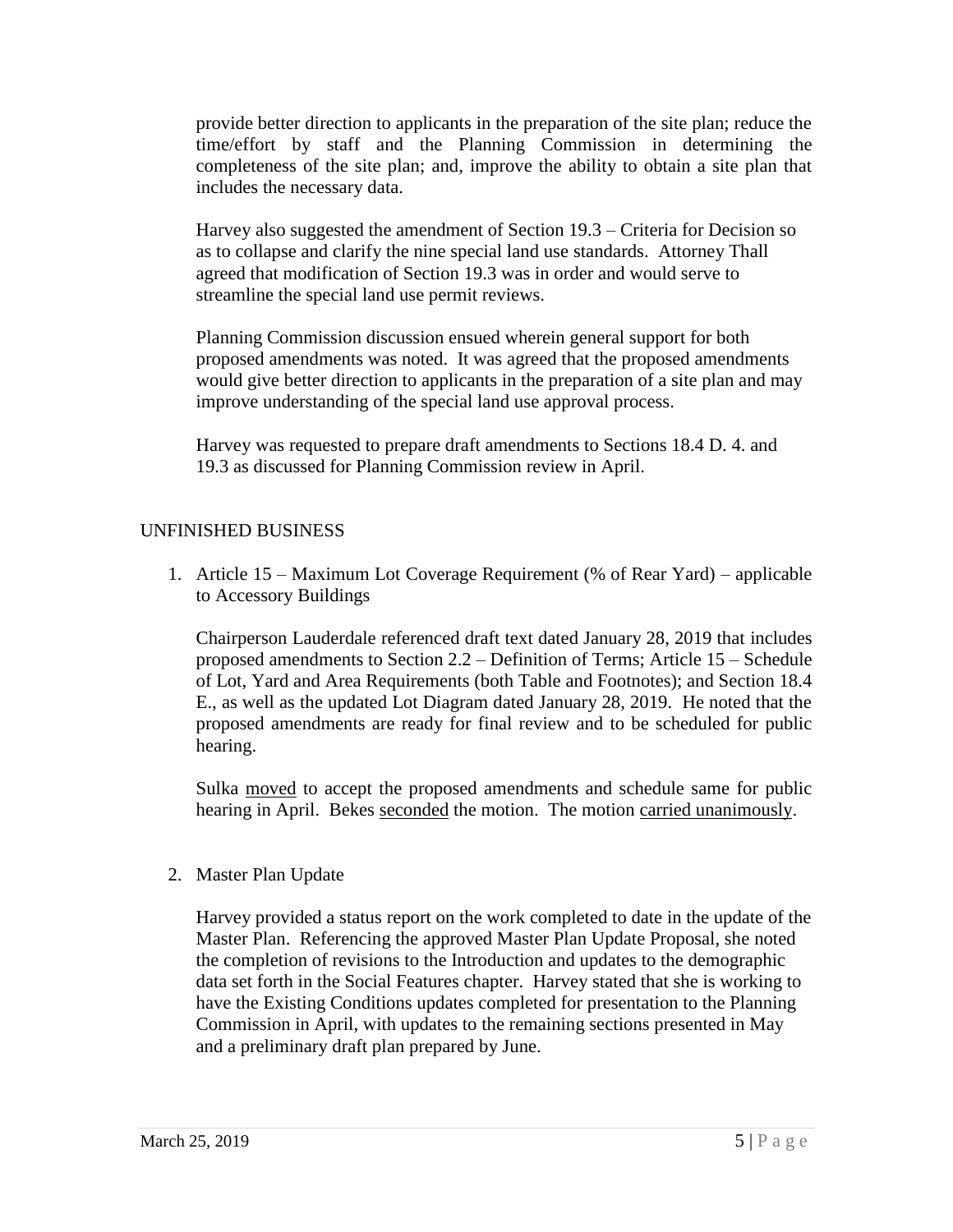Sulka inquired regarding updates that have been made to the 2002 Master Plan to date. Harvey noted that extensive updates were first made to the 2002 Plan during 2010-2012 to incorporate a zoning plan, update the goals/objectives, and update the future land use classifications.

Chairperson Lauderdale explained that the Plan was then reviewed again in 2018 by committee where it was determined that:

- o the review efforts of the committee constitutes the 5-year review required by statute
- o the existing Master Plan should receive a minor update - addressing 'existing conditions' and revising goals/objectives/strategies and implementation elements to reflect current efforts and trends
- o a full rewrite of the Master Plan should be considered following the release of the 2020 census information
- o the full Master Plan rewrite should include a meaningful public engagement element
- o the mechanics of the minor update of the Plan are at the discretion of the Planning Commission

He noted that the Planning Commission subsequently recommended approval of the proposal from Harvey to update the Master Plan according to the findings of the committee.

Sulka stated that the Parks and Recreation Plan is also under review for the required 5-year update. He questioned if the process could overlap.

3. Discussion – RT/RC Resort/Recreation District

Chairperson Lauderdale noted that the proposed RT/RC District has received review/discussion at six Planning Commission meetings throughout 2018, including a meeting dedicated to public discussion of the draft text/rendering. He questioned if the Commission was prepared to accept the proposed RT/RC District for public hearing.

Sulka and Moore expressed concern with the draft text and requested that the Planning Commission revisit the issues that initiated the development of the proposed district. Limited discussion of same ensued. Due to the lateness of the hour, it was determined to continue consideration of the matter in April.